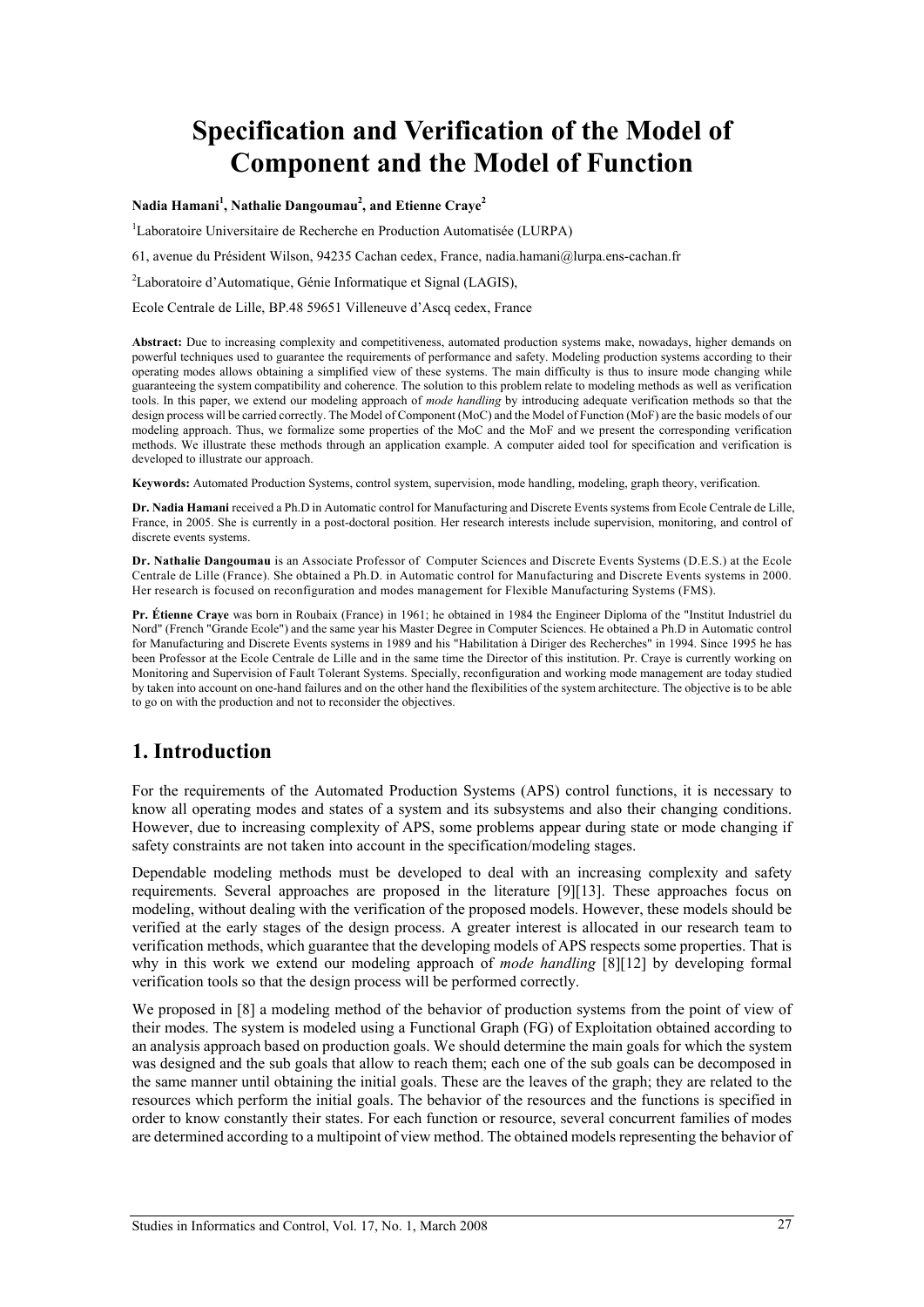the resources and the functions are respectively called Model of Component (MoC) and Model of Function (MoF). They are the basic models of this design approach.

As explained above, adequate verification methods should be developed for our modeling method. In this paper we introduce some properties of the MoC and the MoF and the corresponding verification methods using graph theory.

In the following section we present the main characteristics of our modeling approach for *mode handling* and the design process of the APS behavioral model. We extend this process by integrating appropriate verification methods. Section 3 presents some properties of the MoC and the MoF and the corresponding verification methods. In section 4, we illustrate our propositions through an application example. Finally, in section 5, we discuss some future prospects.

# **2. A Modeling Approach for Mode Handling**

The modeling methods and the specification formalisms which characterize the existing approaches are compared in [13]. The main conclusions of this comparative study show that a functional modeling approach [17] is very convenient for *mode handling*. Indeed, functional approaches [6][7][16] are well suited for efficient reconfiguration procedures instead of structural approaches [4][15]. In structural approaches, the decomposition is based on structural relationships between the resources of the system. Reconfiguration actions are taken on the resources, the workstations and the cells. Functional approaches are concerned with the services delivered by the system rather than the resources. The decomposition is based on functional relationships between subsystems. Such relationships enable the implementation of automated reconfiguration procedures. Our modeling method [8] is based on a functional decomposition. The specification of the functional subsystems and their behavior is presented in the following**.**

According to [8], our modeling method of an APS for *mode handling* is carried out in two steps as shown in Fig. 1:

- 1) Building the hierarchical structure of the behavioral model starting from the structure of the FG [18] and the production goals;
- 2) Specification of the behavior of the subsystems: the behavior of each function and each component identified in the previous step is specified.



**Figure1.** The design process of *mode handling* model.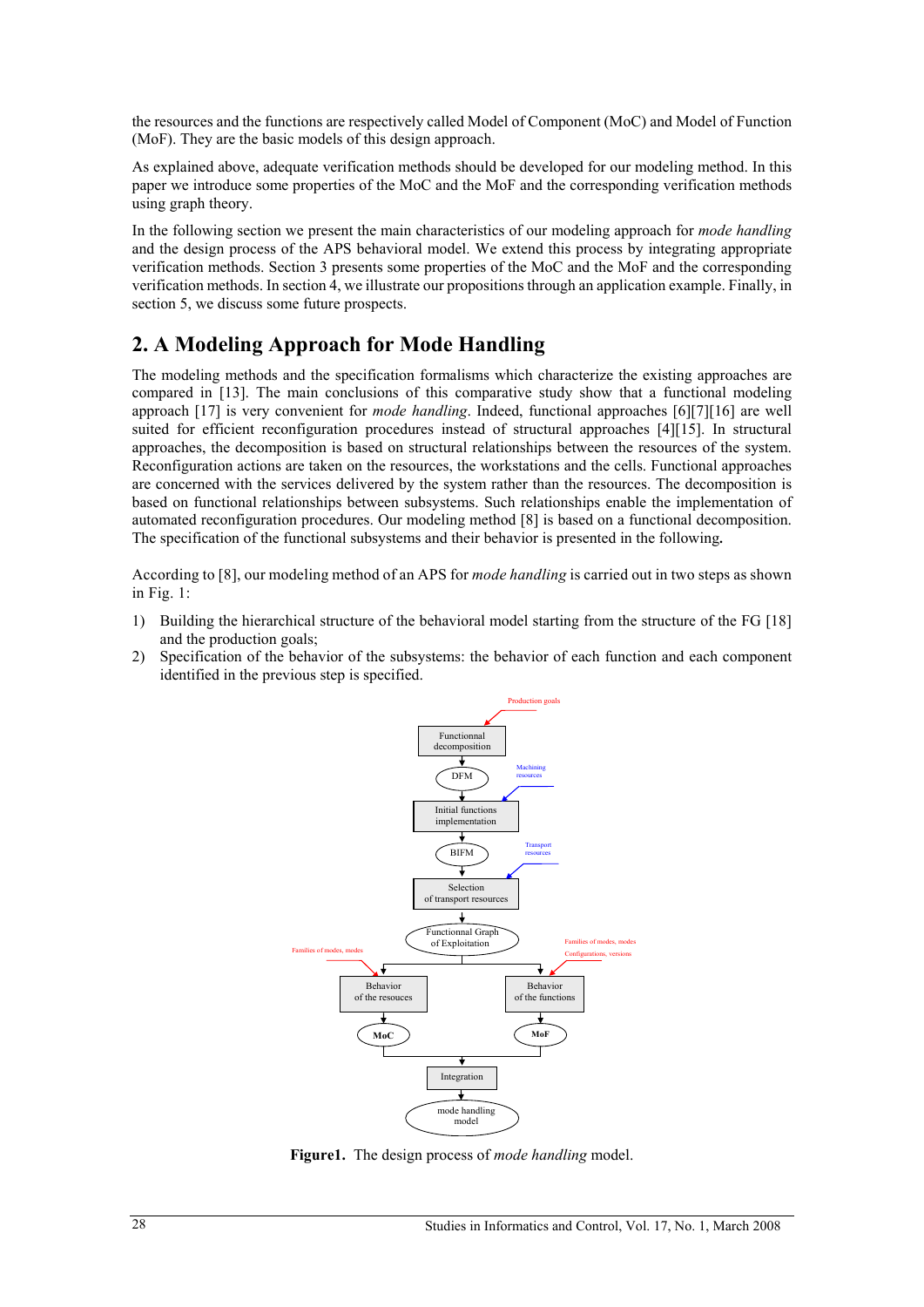Before describing these two steps in the following paragraphs, we remind that the FG [18] is a directed graph whose nodes represent the functions and the edges represent the functional dependencies. The FG represents the causality of the system through functions. Thus, the FG is used for failure diagnosis within the monitoring function of our control system [18].

Two intermediary models are used to build the FG: the Design Functional Model (DFM) and the Basic Implementation Functional Model (BIFM). Based on the information provided in the functional requirements, the DFM represents the main functions of the system. The designer defines then some levels of intermediate functions before the identification of initial functions. The determination of the BIFM consists in specifying the initial functions taking into account the selected resources. The initial functions of the DFM are implemented by the operations which are performed by the resources. The FG is obtained starting from the BIFM when the complete selection of machining and transport resources is established.

These stages of building the FG are used in [8] to determine the hierarchical structure of the model dedicated to *mode handling*. In the functional decomposition (see Fig. 1), the production goals are taken into account for the determination of the functions. These goals are obtained from the control models [10]. In the following we present the process of obtaining the model dedicated to *mode handling*.

### **2.1 Building the hierarchical structure**

The modeling method proposed in [8] is a top-down approach based on production goals. The proposed model consists in defining and characterizing the system from a functional point of view (according to its goals). The main goals correspond to the goals for which the system was designed. It is necessary also to characterize the sub goals. Each one of the sub goals can also be decomposed (Fig. 2).



**Figure 2.** The model dedicated to *mode handling* [8].

The arrows represented on Fig. 2 between each intermediate level represent the existing causality links among the various levels. The source of each arrow corresponds to an element necessary to obtain that of the higher level. The states of initial goals (at the lower level) depend on the elementary components which are necessary to achieve them. It is then necessary to determine the state of each elementary component in order to determine the state of the initial goals.

Each goal (or function) is then like a system or an autonomous subsystem corresponding to a given abstraction level. The characterization of this level allows determining the state of the systems or the subsystems of higher and lower level. Each level is associated with a MoF (Fig. 2) and each elementary component is represented by a MoC.

### **2.2 Specification of the behavior of the subsystems**

Each function and each elementary component is respectively associated with a MoF and a MoC. The behavior represented by these models is characterized by a set of concurrent state-transition graphs (the set is called a family of modes and the graphs are called modes [8]). Each state of a graph characterizes the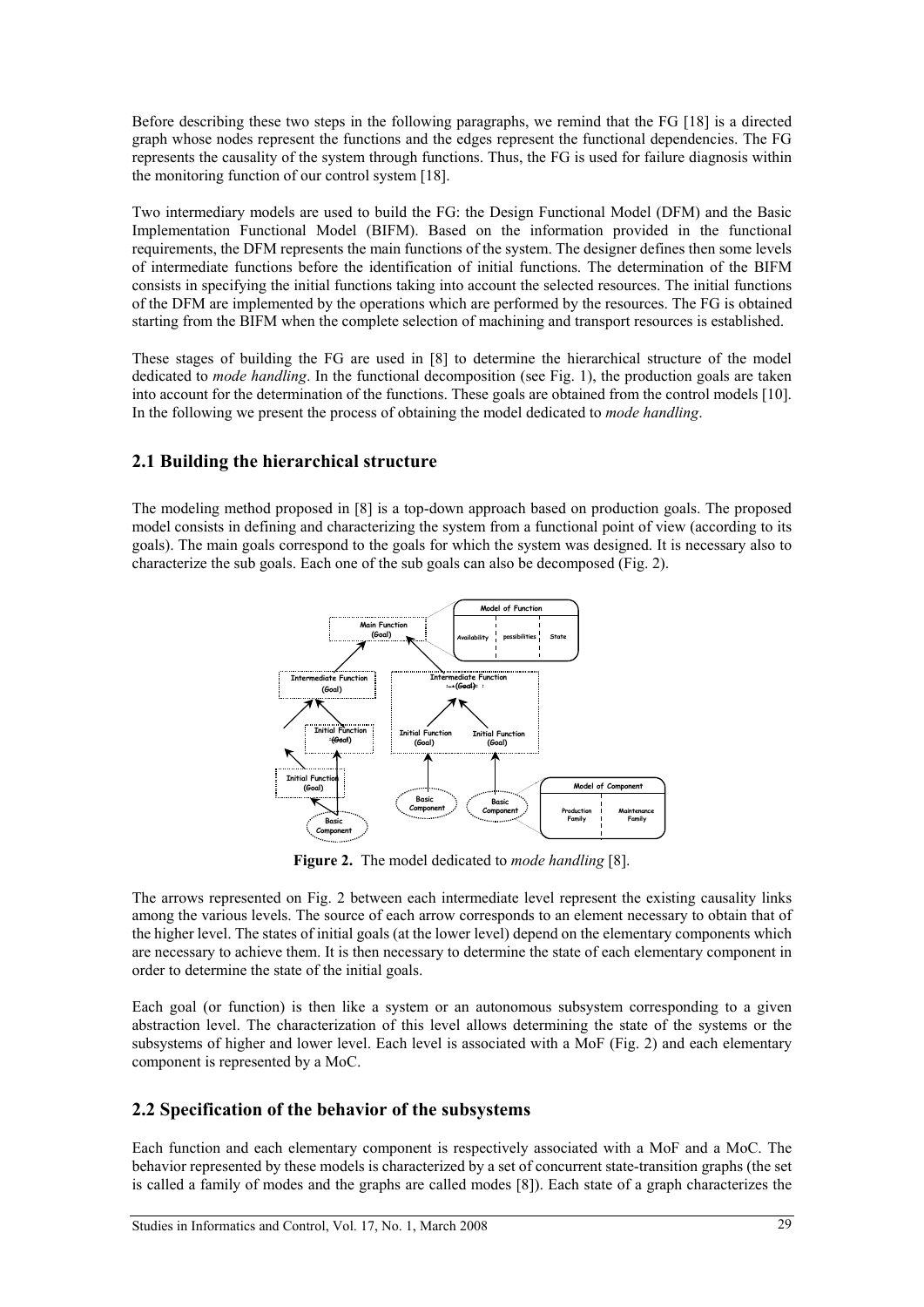production system or a subsystem at a given moment. The transitions allow changing a state to another. These various modes represent the states of the same component; there are consequently relations between them. These relations (also called constraints) can lead to incoherent situations. To avoid such situations, it is necessary to know the incompatible states. The incompatibilities and constraints are taken into account in the design process by the addition of some specifications (called mechanisms) to respect them.

*1) Specification of the modes:* This specification process is based on the point of view concept, which allows characterizing a resource according to the observer's criteria (Fig. 3). For example from the exploitation point of view, the system is characterized according to two points of view: production and maintenance. These points of view can be characterized by other points of view. Inspired from the *GEMMA<sup>1</sup>* [1], the method determines a set of families of modes and generic modes representing the behavior of a production system [8].



**Figure 3**. Partition of the states according to the point of view approach [8].

*2) Specification of the Models of Component:* The specification of the MoC (Fig. 4) follows three steps:

*1st step- Specification of the static part:* This step consists in listing the states that can take the system. The modes which characterize an elementary component are the same ones as those which characterize a production system.

*2nd step- Specification of the dynamic part:* This step consists in determining at first the initial states of the model then the change-of-state conditions. A matrix form called Matrix of the Change-of-state Conditions (MCC) is used to represent all the possibilities within a mode.

*3rd step- Study of the coherence of the modes:* This study begins with the development of the Matrix of Coherence of the Modes (MCM) (also called Matrix of Compatibility) which characterizes the incompatibilities of the states. When two states are incompatible their simultaneous activation is not possible and this should be taken into account in the specifications. We distinguish forbidden states and transient states. The forbidden states correspond to situations that should not occur. So any switching to these states must be forbidden. The transient states are states from which we can only go through without staying (the switching is considered as instantaneous). The activation of such states causes then a switching to compatible states. In order to guarantee the coherence of the MoC, a specification solution called mechanism is proposed for each case (see subsection 3.2.2). Then it is necessary to report the specifications resulting from the mechanisms on the final MoC.

Following the previous steps, the final MoC is obtained. The example represented in Fig. 4 shows two families of modes: production and maintenance. The family of production modes includes:

- Shutdown mode (PS): turned off (PS-to), initial (PS-i);
- Working mode (PW): automatic (PW-a);
- Functioning mode (PF): normal (PF-n), degraded (PF-d);

<sup>1</sup> *GEMMA* (the French acronym of Guide d'Etude des Modes de Marches et d'Arrêts) is a method of operating modes specification.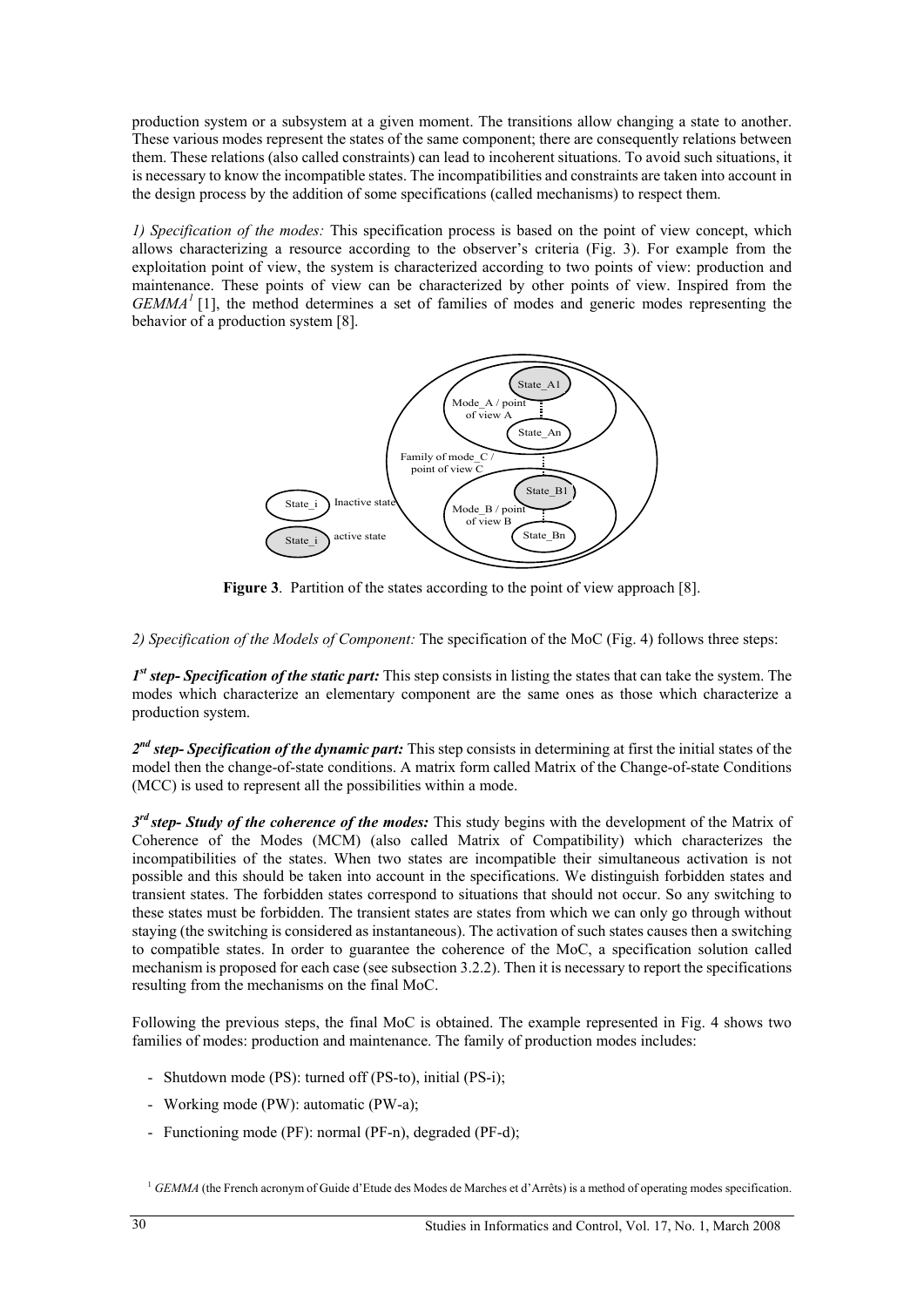- Production mode (PP): preparation (PP-p), effective (PP-e).

A meaningless state is represented in each mode.



**Figure 4.** Example of a Model of Component [8].

*3) Specification of the Models of Function:* A function is characterized by its availability, its using context (the configurations and their versions) and the states (behavior) of the corresponding subsystem according to its modes. The states of the subsystem are obtained in the same manner as for the MoC. Fig. 5 shows an example of a MoF.



**Figure 5.** Example of a Model of Function [8].

For clarity reasons, the change-of-state conditions are not represented in Fig. 4 and Fig. 5.

*4) Integration rules*: Some rules are defined in order to handle the interactions between the models designed in the previous stages. These rules depend on the kind of the relationships that characterize the functional modeling (necessity, alternative), the considered point of view (production, maintenance) and the current context (configuration and version) [8].

# **3. From Specification to Verification**

The specification of the behavior of the resources and the functional subsystems is carried out using the MoC and the MoF. The following concepts are used to represent both the MoC and the MoF [8]:

- The static part: families of modes, modes, states (meaning state, meaningless state);
- The dynamic part: initial state, change-of-state conditions, events;
- Mode coherence: incompatibility, switch and forbidden mechanisms.

We use the mathematical model of state-transition graphs to formalize the MoC (resp. the MoF). The specification and the corresponding verification process are presented in the following.

### **3.1 Specification of the modes using state-transition graphs**

As shown the MoC (resp. MoF) represent the behavior of an elementary component (resp. a functional subsystem) from the point of view of its modes. The specified modes can be represented using directed state-transition graphs (Fig. 6). The states correspond to the tops of the graph and the transitions correspond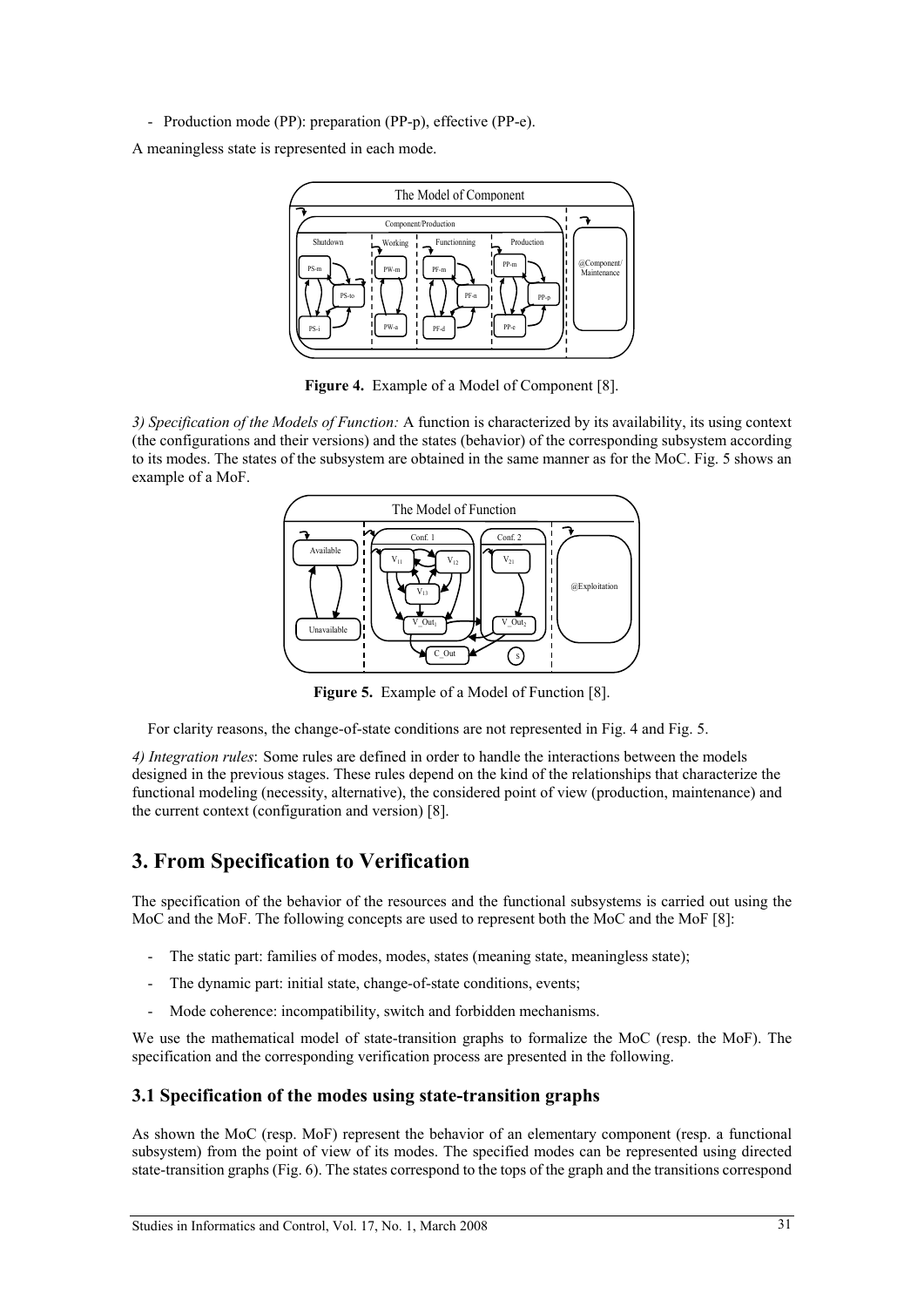to the edges. Each transition is labeled and the label corresponds to change-of-state condition.

Therefore, handling the modes and consequently the states of an entity is carried out using labeled transition systems, each one represents a mode.



**Figure 6.** Specification of the modes using state-transition graphs.

*Definition 1.* The states of an entity (or a system) in a mode are represented by a directed state-transition graph. Each top of the graph represents a state in a mode and the label corresponds to the change-of-state condition.

The formal definition of a labeled state-transition system is given below [3].

*Definition 2.* A labeled state-transition system on an alphabet A is a quintuplet [S, T,  $\alpha$ ,  $\beta$ , c] where:

- $[S, T, \alpha, \beta, c]$  is a directed graph,
- S is a set of states (instead of nodes),
- T is a set of transitions (instead of edges),
- $\alpha$  and  $\beta$  are two applications of T in S that to each edge, associate its origin  $\alpha(t)$  and its goal  $\beta(t)$ .
- c is an application of T in A: c(t) is called the label of the transition t.

In our model, the alphabet A corresponds to the combinations of events that cause mode changing of an entity.

The change-of-state conditions in a mode are listed in a Boolean matrix known as incidence matrix of the graph [11]. There are as many matrices as modes taken into account.

The definition given below presents some concepts related to graph theory [2][11]. We need these concepts later.

*Definition 3.* We call incidence matrix of a graph  $G = [S, T, \alpha, \beta, c]$  the matrix W(G) such as:

 $\{$  $W(G) = w_{ij}$  with  $w_{ii} = 1$  if  $(i, j) \in T$  $w_{ii} = 0$  otherwise

 $(i, j) \in T$  corresponds to the directed transition (of top i towards the top j). For verification, we use the calculations below related to the incidence matrix:

- The out-degree of top i, noted  $d^+(i)$  is the arithmetic sum of the edges number outgoing of top i.
- The in-degree of top i, noted  $d^r(i)$  is the arithmetic sum of the edges number entering the top i.
- A graph transitive closure is represented using the matrix:

 $\{$  $\hat{W}$  (G) =  $W^{[0]} + W^{[1]} + W^{[2]} + ... + W^{[k]}$  ..., where  $W^{[0]} = I$  (Boolean matrix unit)  $W^{[1]} = W$ 

With  $k > n-1$  (n is the order of the incidence matrix W). In practice, we stop as soon as:  $W^{[k+1]} = W^{[k]}$ . We use a practical calculation of transitive closure with the Boolean theorem of the binominal [2], which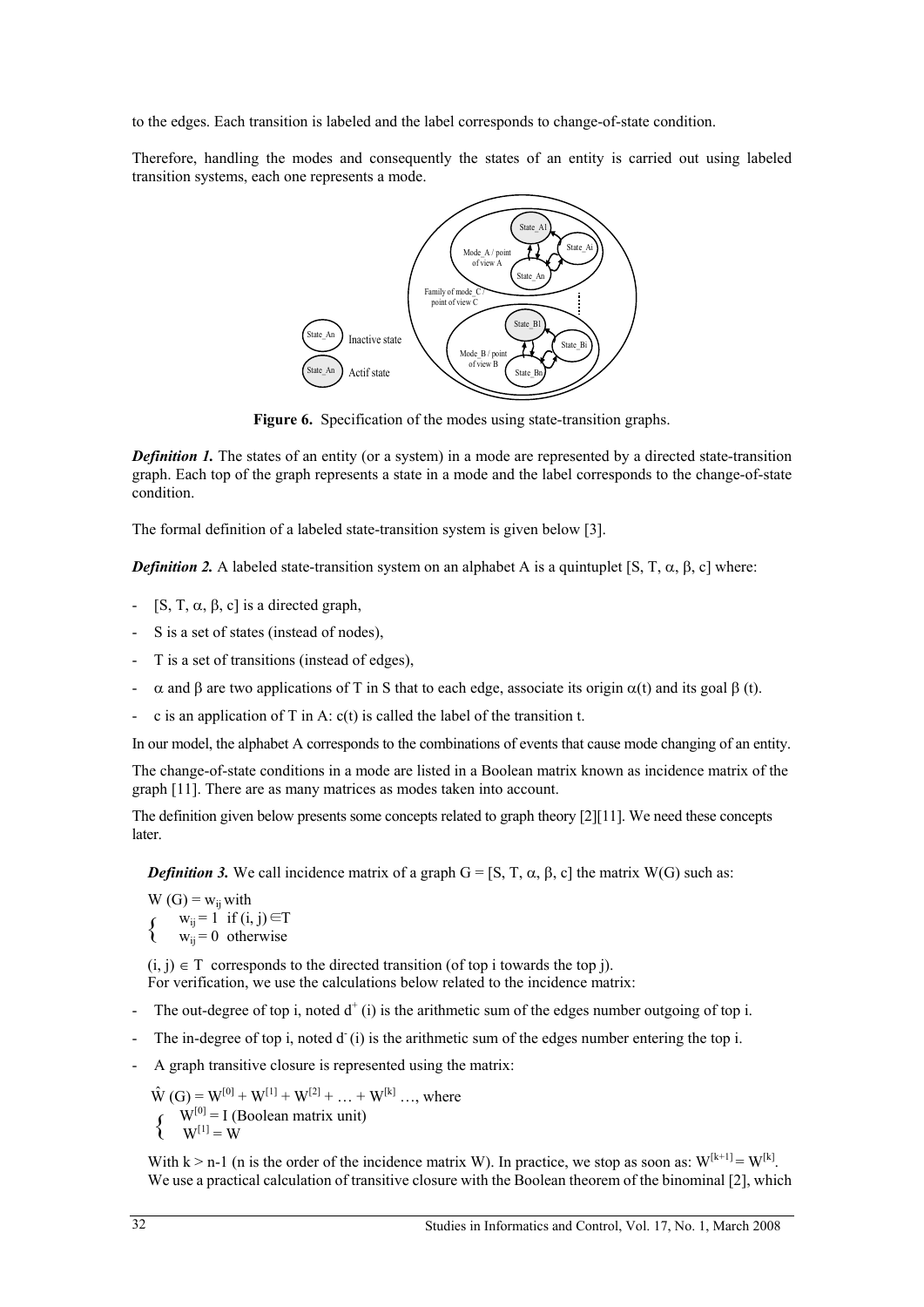is written as follows:  $[I + W]^{[k]} = I + W + W^{[2]} + ... + W^{[k]}$ The terms to be calculated are:

$$
[I + W]^{[2]}
$$
,  $[I + W]^{[4]}$ ... until:  $[I + W]^{2^{p+1}} = [I + W]^{2^p}$ 

Some properties need to use change-of-state conditions in the incidence matrix (Table 1). In this case, we will have:

$$
w_{ij} = \left\{ \begin{array}{ll} c_{ij} & si \ (i \ , j) \in \\ T \end{array} \right.
$$

 $(i, j) \in T$  corresponds to the directed transition (of top i towards the top j).

**Table 1.** The matrix of change-of-state conditions



The constraints between the modes belonging to the same family are represented using a matrix form as shown in the following.

**Table 2.** Matrix of Coherence of the Modes

| Modes |               |      | S       |                |                  | W            |              |              | $\mathbf{F}$ |              |              | P                |          |              |
|-------|---------------|------|---------|----------------|------------------|--------------|--------------|--------------|--------------|--------------|--------------|------------------|----------|--------------|
|       | <b>States</b> | PS-m | $PS-to$ | $PS-i$         | $PS-d$           | PW-m         | PW-a         | $PF-m$       | $PF-n$       | $PF-d$       | $PF-O$       | PP-m             | $PP-p$   | $PP-e$       |
|       | PS-m          |      | 0       | $\overline{0}$ | $\boldsymbol{0}$ | 0            |              | $\mathbf{0}$ |              |              |              | $\boldsymbol{0}$ |          |              |
| S     | PS-to         |      |         | $\mathbf{0}$   | $\mathbf{0}$     |              | $\mathbf{0}$ |              | $\mathbf{0}$ | $\mathbf{0}$ | $\Omega$     |                  | $\Omega$ | $\mathbf{0}$ |
|       | $PS-i$        |      |         |                | $\mathbf{0}$     |              | $\mathbf{0}$ |              | $\mathbf{0}$ | $\mathbf{0}$ | $\theta$     |                  | $\theta$ | $\mathbf{0}$ |
|       | $PS-d$        |      |         |                |                  | $\mathbf{0}$ |              | $\theta$     |              |              |              | $\mathbf{0}$     |          |              |
| W     | PW-m          |      |         |                |                  | 1            | $\mathbf{0}$ |              | $\theta$     | $\mathbf{0}$ | $\theta$     |                  |          |              |
|       | PW-a          |      |         |                |                  |              |              |              |              |              |              |                  |          |              |
|       | PF-m          |      |         |                |                  |              |              |              | $\theta$     | $\theta$     | $\theta$     |                  | $\theta$ | $\theta$     |
| F     | $PF-n$        |      |         |                |                  |              |              |              |              | $\mathbf{0}$ | $\Omega$     | $\mathbf{0}$     |          |              |
|       | PF-d          |      |         |                |                  |              |              |              |              |              | $\mathbf{0}$ | $\mathbf{0}$     |          |              |
|       | $PF-O$        |      |         |                |                  |              |              |              |              |              |              | $\mathbf{0}$     |          |              |
|       | PP-m          |      |         |                |                  |              |              |              |              |              |              |                  | $\Omega$ | 0            |
| P     | $PP-p$        |      |         |                |                  |              |              |              |              |              |              |                  |          | $\mathbf{0}$ |
|       | $PP-e$        |      |         |                |                  |              |              |              |              |              |              |                  |          |              |

*Definition 4*. The constraints are taken into account through compatibility relations between states. They are specified in the MCM [8] in which the lines and the columns represent the states. MCM $_{\binom{m_i, m_j}{e_{ik}, e_{jl}}}$ represents the compatibility of the states  $e_{ik}$  and  $e_{il}$  (with  $e_{ik} \in m_i$ ,  $e_{il} \in m_j$ ). This matrix (Table 2) is built as follows :

MCM  $\binom{[m_1, m_j]}{e_{ik}, e_{jl}} = 1$  if the states  $e_{ik}$  and  $e_{jl}$  are compatible,

 $MCM_{(e_{ik}, e_{jl})}^{(m_i, m_j)} = 0$  if not.

For example, the states PS-m and PW-a belonging respectively to PS and PW modes, are compatible whereas the states PS-m and PF-m belonging respectively to PS and PF modes are incompatible.

### **3.2 Properties and verification**

The specification of the behavior of a MoC or a MoF is based on the 'point of view' concept [8]. Thus, the identified families of modes and modes for an entity depend on the considered points of view. A top-down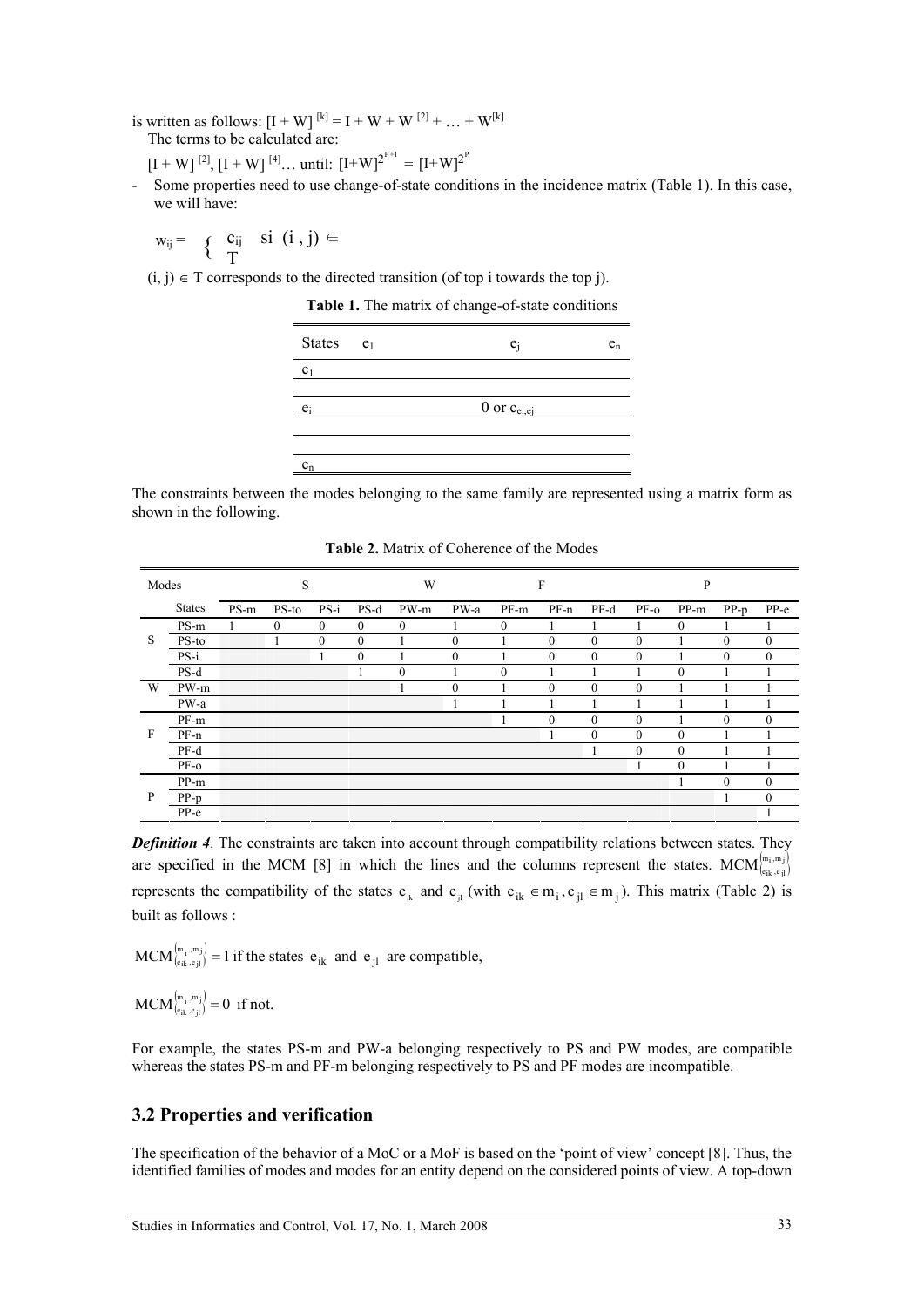specification is used. We start with the identification of the families of modes, the modes and the states. The verification is a bottom-up process as explained in the following.

The state-transition graphs representing the modes belonging to the same family (definition 1) are constrained. Thus, the expression of properties and their verifications are carried out in three steps.

- 1) We consider first the state-transition graphs that represent each mode belonging to the same family: some properties being verified are introduced and the corresponding verification methods are presented. This stage concerns the state-transition graphs specified for each mode and taken independently from each other.
- 2) After considering the modes separately, we introduce in a second stage the properties related to the modes belonging to the same family.
- 3) A MoC (resp. a MoF) is characterized by a set of families of modes. It is assumed that the families of modes are not constrained so we introduce the properties related to these models.

*1) The modes:* In this stage, we verify the structural properties of the state-transition graph representing a mode. The verification of these properties uses mainly the incidence matrix of the graph defined above (definition 3). Some properties will be presented in the following.

#### *Property 1. Deadlock-freeness*

Every state within a mode must be deadlock-free.

 $\mathcal F$  Verification: We have to verify that whatever the top i of the graph, its out-degree  $d^+(i)$  is not null.

 $\forall G = [S, T, \alpha, \beta, c], \forall i \in S, d^*(i) \neq 0$ 

 In the incidence matrix, for a given top, the corresponding line should not contain only zeros. So there is at least an edge whose initial extremity is the top i.



**Figure 7.** Deadlock-free state e.

**Property 2.1.** *Reachability*

Every state within a mode must be reachable.

**F** Verification: We have to verify that whatever the top i of the graph, its in-degree d (i) is not null.

 $\forall G = [S, T, \alpha, \beta, c], \forall i \in S, d^-(i) \neq 0$ 

 In the incidence matrix, for a given top, the corresponding column should not contain only zeros. So there is at least an edge whose final extremity is the top i.



**Figure 8.** Reachable state  $e_i$ .

#### **Property 2.2.** *Mutual reachability*

Every state within a mode must be reachable starting from any other state in the same mode.

 $\overline{P}$  **Verification:** We have to verify that the graph is strongly connected by calculating its transitive closure.  $\forall G = [S, T, \alpha, \beta, c]$ , if there is a path between any pair of distinct tops of G, the graph is strongly related.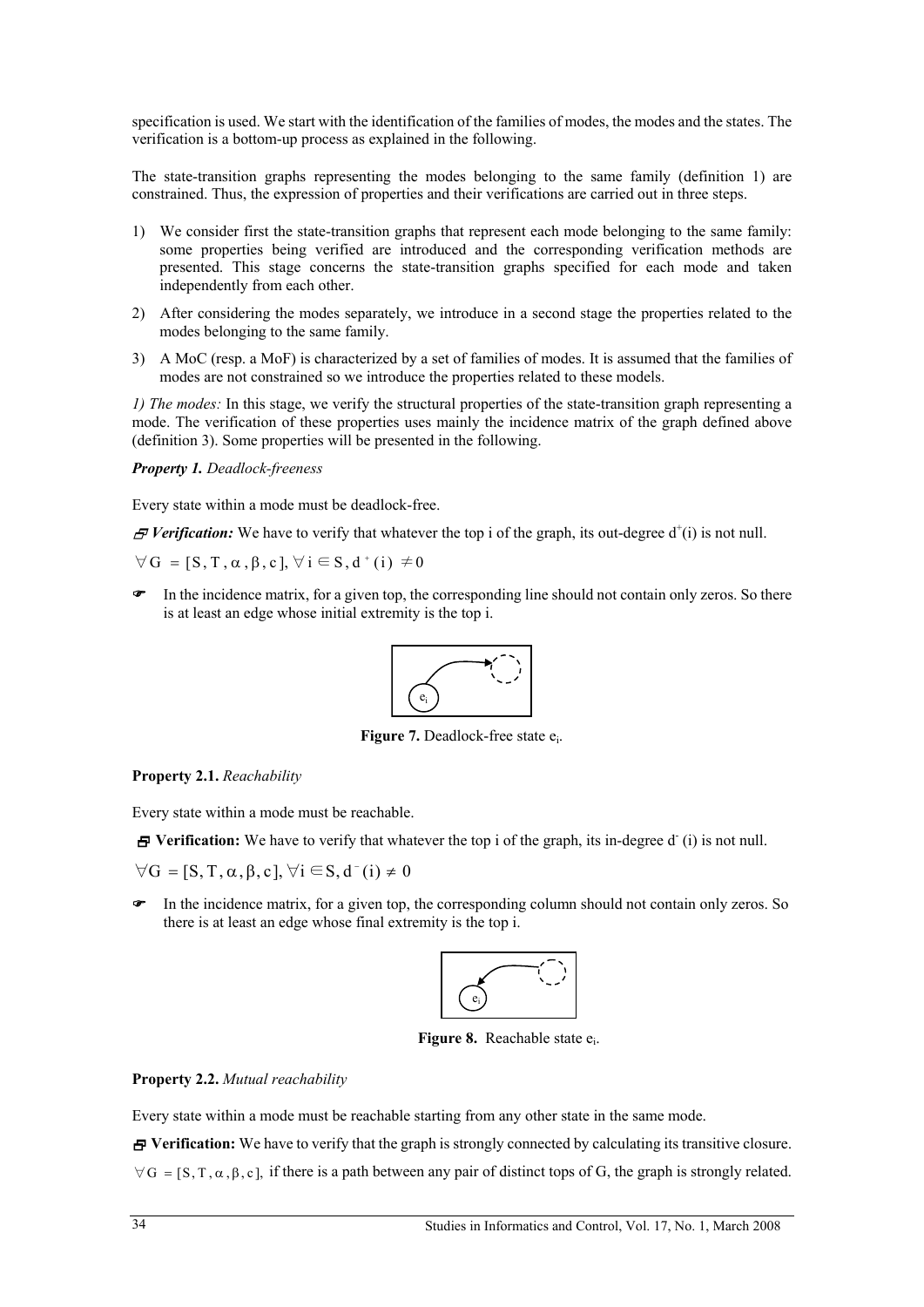$\mathcal F$  All the elements of the transitive closure matrix of a strongly connected graph are equal to 1.

**Note:** the previous property is not mandatory in all design cases [12].

#### *Property 3. Determinism*

Every mode must be deterministic.

*F* Verification: We have to verify that for any top i of which the degree is strictly higher than 1, the labels (the logical expressions) of the transitions cannot be simultaneously true. It is supposed here that two uncorrelated events cannot be simultaneous.

For verification, we use change-of-state conditions according to the incidence matrix (definition 3).

 $\mathcal F$  In this matrix, for the transitions whose top is i, the change-of-state conditions should not be simultaneously true.

*2) The families of modes:* The structural properties listed above have to be checked for each mode. The incompatibilities of the modes belonging to the same family are taken into account within the specification of the state-transition graphs (the change-of-state conditions). We consider the modes within their family and we propose the corresponding properties. At first we introduce the following definition.

**Definition 5.** At a given moment, the states, which do not belong to the same mode, are simultaneously active in a family of modes.

This is guaranteed by the principles of modeling: the concurrency of the modes belonging to the same family and the presence of an initial state for each mode.

The following property adds a condition on this definition.

#### *Property 4. Compatibility*

Each state should be simultaneously active at least with another state of each one of the other modes in the same family.

*F* Verification: We have to verify that any state of any mode is compatible with at least one state of the other modes of the same family.

 $\forall e_{ki} \in m_k$ ,  $\forall l, \exists j$  such as  $e_{li} \in M_l (k \neq l)$  is compatible with  $e_{ki}$  where  $e_{ki}$  and  $e_{li}$  are two states of two distinct modes  $m_k$  and  $m_l$  (k  $\neq$  l) respectively and belonging to the same family.

 $\mathcal F$  In the MCM, for two distinct modes, the line corresponding to each top i should not contain only zeros.

Now we consider the constraints that exist between the states of the modes belonging to the same family in the MoC (resp. the MoF). The constraints are represented by the incompatibilities, which are taken into account in the specification stage. The incompatibilities are provided by the designer and specified in the MCM (definition 4). Thus, we need the list of incompatible states as well as the kind of the mechanisms used to specify the incompatibilities (forbidden and switch mechanisms).

Given two incompatible states  $A_1$  and  $B_1$ ; when using the mechanisms, three solutions can be used to forbid the simultaneous activation of these two states [8]:

- 1) When the forbidden mechanism is used, the addition of constraints '*and not A1*' and '*and not B1*' do not enable switching to  $A_1$  (respectively to  $B_1$ ) if the state  $B_1$  (respectively  $A_1$ ) is already active (Fig. 9).
- 2) When the switching mechanism is used, if the state  $B_1$  (respectively  $A_1$ ) is active, the condition  $a_{21}$ (respectively  $b_{21}$ ) which allows the activation of the state  $A_1$  (respectively  $B_1$ ) provokes a change-of-state to B<sub>2</sub> (respectively A<sub>2</sub>) thanks to '/i<sub>2</sub>' (respectively '/i<sub>1</sub>') (Fig. 10).
- 3) The forbidden and switching mechanisms are used, which is a combination of the two previous cases (Fig. 11).

Let us note here that the choice of these three solutions is the task of the designer.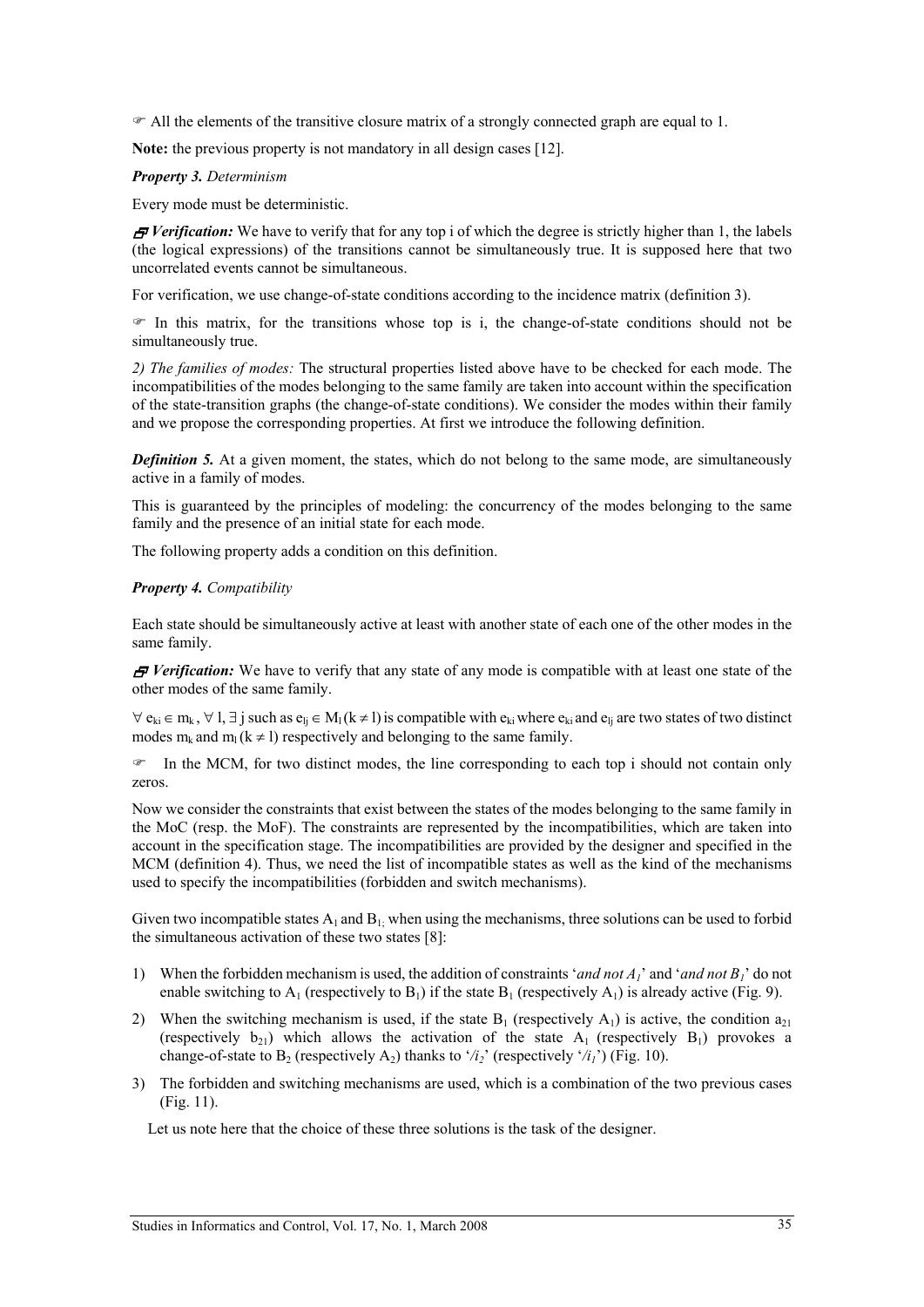

**Figure 9.** The forbidden mechanism [8].



**Figure 10.** The switch mechanism [8].



Figure 11. The forbidden and switch mechanisms [8].

These solutions are illustrated on the example of two constrained modes. The method implementing these partial specifications on the set of concurrent modes of the same family is detailed in [8]. It is based on the asynchronous product of the graphs representing the modes (inspired from [5]). Then it is necessary to use forbidden or switch mechanisms for all the transitions entering the incompatible composed states. After dissociation, new change-of-state conditions are obtained.

The properties being verified on the MoC (resp. le MoF) depend on the kind of the mechanism, more precisely on the change-of-state conditions. Thus, for each state of each incompatible states pair, a forbidden or a switching solution is implemented.

The following properties concern these two kinds of mechanisms. To this aim, we look at the change-of-state conditions of the transitions entering at and/or outgoing of these states according to the mechanism. The properties correspond to the specifications of Fig. 11. We chose this case because it is specified with both solutions.

### *Property 5. Reachability - forbidden mechanism*

When the forbidden mechanism is used, if one of the states is active the other state remains unreachable (and reciprocally if the forbidden solution is used in the two directions).

*Implementation*:  $A_1$  and  $B_1$  are two incompatible states, the designer chooses to forbid the activation of  $A_1$ when  $B_1$  is already active (a forbidden mechanism). Thus, if  $B_1$  is active, the activation condition of  $A_1$  'a<sub>21</sub> and not  $B_1$ ' is invalid. If the forbidden solution is used for the two cases (Fig. 9), we will see that the activation conditions of  $A_1$  and  $B_1$  respectively 'a<sub>21</sub> and not  $B_1$ ' and 'b<sub>21</sub> and not  $A_1$ ' are never valid simultaneously ( $a_{21}$  and  $b_{21}$  are uncorrelated so never simultaneously true).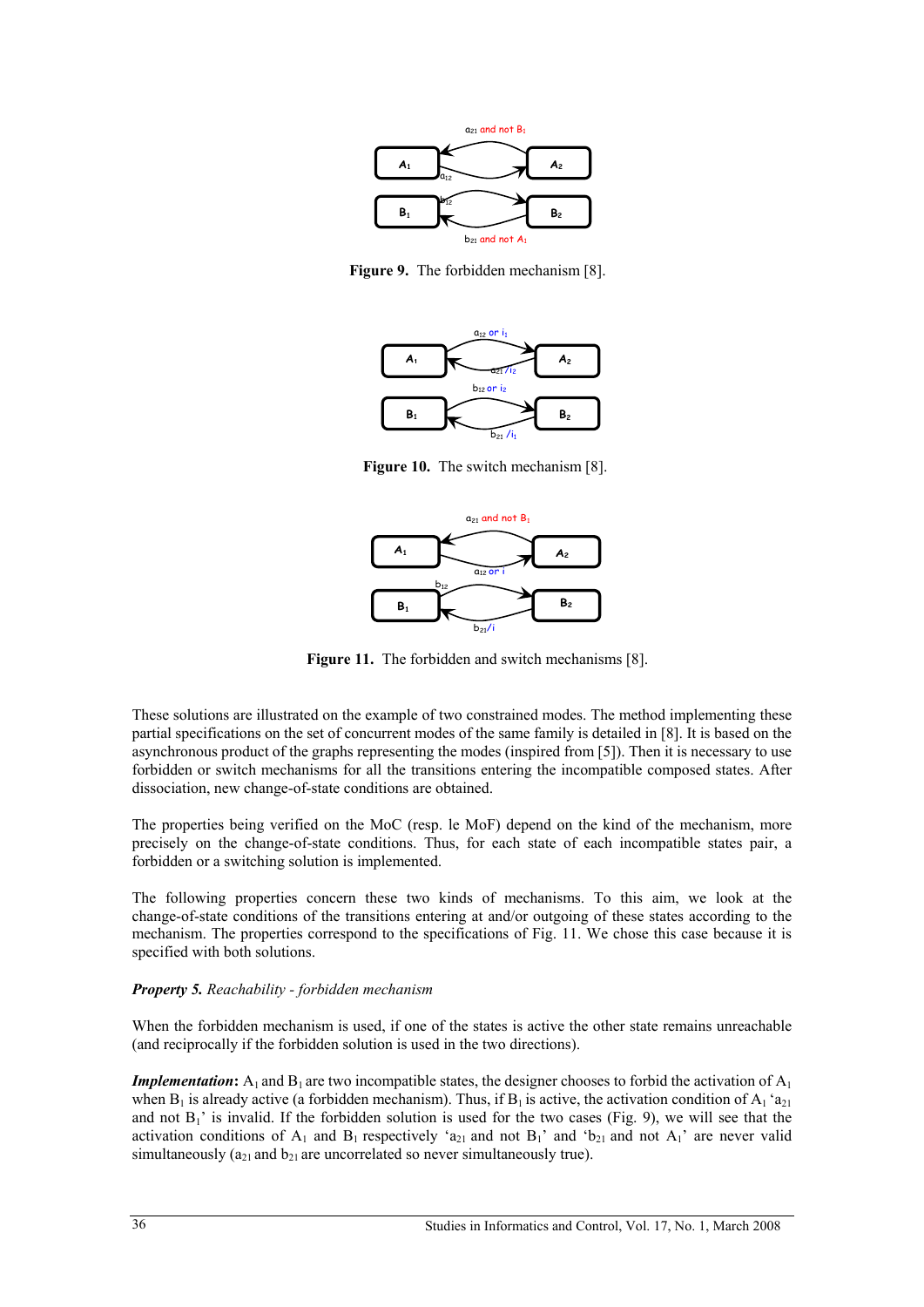*F* Verification: We have to verify that for any forbidden states pair, if one state is active, the change-of-state conditions associated with the entering transitions of the other state are invalid (and reciprocally).

• In the incidence matrix, if one of the two forbidden states is active, the column corresponding to the other state should include only transitions that are invalid (and reciprocally if the forbidden mechanism is used in the two directions).

#### *Property 6. Reachability-switching mechanism*

When the switching mechanism is used, if one of the states is active, the activation of the other state provokes instantaneously a switching of the first state to a compatible state (and reciprocally if switching is caused in the two directions).

*Implementation:* For the incompatible states  $A_1$  and  $B_1$ , the designer chooses a switching mechanism: when  $A_1$  is active, the activation of  $B_1$  is allowed but it provokes instantaneously switching  $A_1$  to a compatible state with  $B_1$ , which is  $A_2$ . Thus, if the activation condition of  $B_1$  'b<sub>21</sub> / i' is true, the one which allows the change-of-state of  $A_1$  (i.e. 'a<sub>12</sub> or i') is also true.  $A_1$  and  $B_1$  are called transient states.

*F* Verification: We have to verify that at least one of the outgoing change-of-state conditions from the supposed active state becomes instantaneously valid at the moment of the activation of the other state.

 $\blacktriangleright$  In the incidence matrix, if one of the two transient states is active, the column corresponding to the other state must include a transition, which instantaneously provokes the switching of the state presumed active. The line corresponding to this last state contains a transition, which instantaneously becomes valid and switches the state to a new compatible one.

*3) The MoC (resp. the MoF):* According to the point of view concept, a MoC (resp. MoF) is characterized by a set of families of modes. We assume that there is no constraint between those families. Thus the integration of the families of modes in the MoC (resp. the MoF) does not require the addition of particular specifications. As a result the properties verified on the families of modes are unchanged.

*Remark.* In the same manner, the proposed analysis and verification process can be applied to the specifications related to the alternatives and availability parts of the MoF. Indeed, the properties related to the graphs representing the modes (subsection 3.2.1) remain valid for the graphs representing the alternatives and the availability.

We summarize in the following paragraph the verification process of the MoC (resp. the MoF). These models fulfilling some properties can then be integrated for the design of the mode handler (cf. subsection 2.2.4).

### **3.3 The analysis and verification process**

Fig. 12 summarizes the process detailed in the previous paragraph. Thus, upwards we start with representing each mode determined in the specification stage. The constrained modes are then organized in families of modes. The constraints are taken into account through the incompatibilities between states listed in the MCM. The families of modes are then integrated to obtain the MoC (resp. MoF).

At this stage, we should verify that the graphs representing the modes are correctly specified (i.e. properties of the modes). Then it is necessary to check the coherence of each family of modes (i.e. properties related to the coherence of the families of modes).

If one of the properties related to the modes or the families of modes is not verified it is necessary to reconsider the method of implementing the incompatibilities or the earlier steps i.e. the structural and functional decomposition of the APS and the determination of the modes.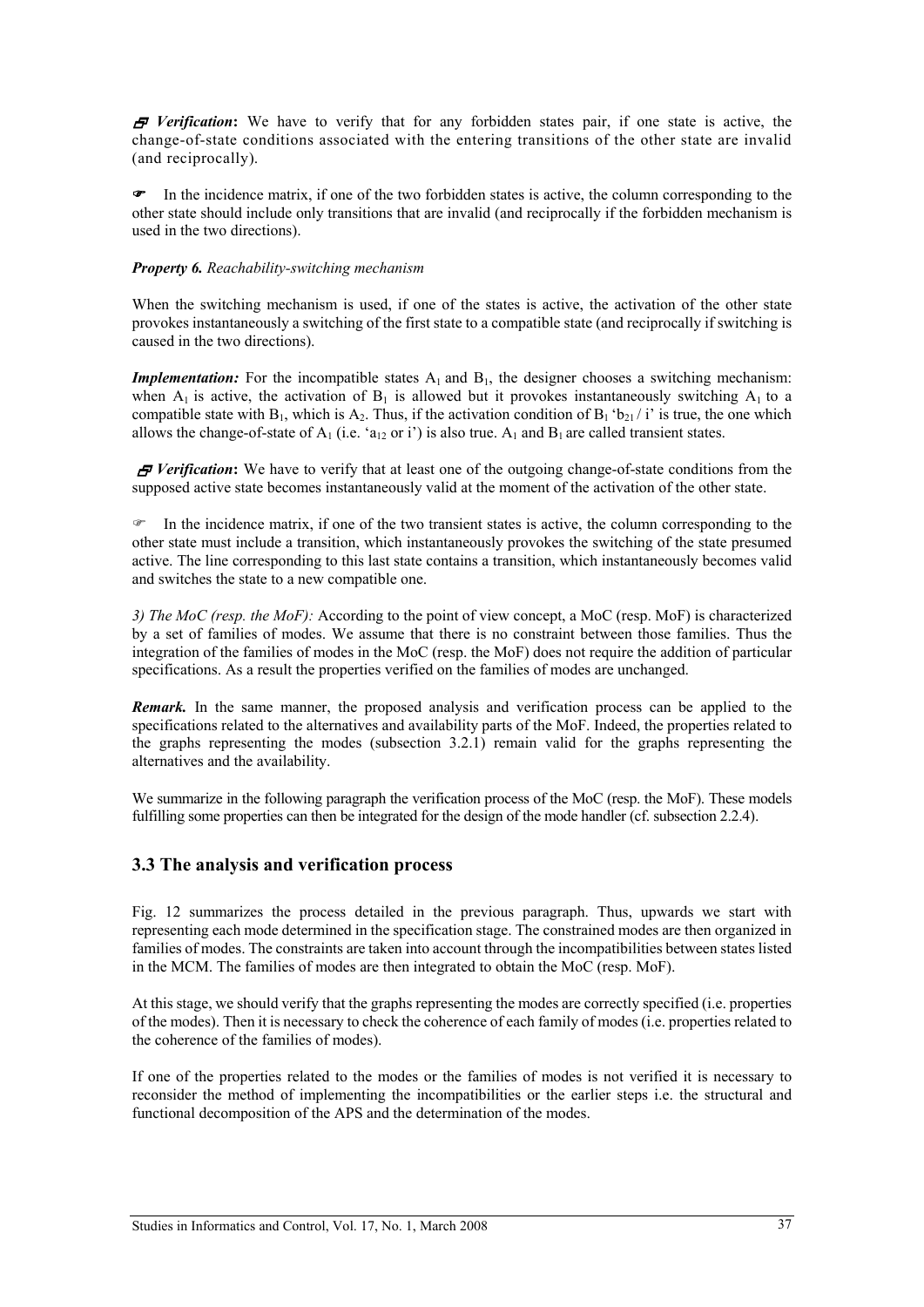

**Figure 12.** Modeling and verification of the MoC and the MoF

| Properties           |                | Designation                         | Correspondence with the properties of state-transition graphs                                                                   |  |  |  |
|----------------------|----------------|-------------------------------------|---------------------------------------------------------------------------------------------------------------------------------|--|--|--|
|                      | $P_1$          | deadlock freeness                   | the out-degree $d^+(i)$ of each top i of the graph is not null                                                                  |  |  |  |
|                      | $P_{21}$       | reachability                        | the in-degree d'(i) of each top i of the graph is not null                                                                      |  |  |  |
| Modes                | $P_{22}$       | mutual reachability                 | the graph is strongly connected                                                                                                 |  |  |  |
|                      | P <sub>3</sub> | determinism                         | for each top of the graph which has more than one outgoing edge, the labels<br>of the transitions cannot be simultaneously true |  |  |  |
|                      | $P_4$          | compatibility                       | in the MCM, for two distinct modes, the line corresponding to each top i<br>should not contain only zeros                       |  |  |  |
| Families<br>of modes | $P_{5}$        | Reachability-forbidden<br>mechanism | if one of the states is active, the other state is unreachable                                                                  |  |  |  |
|                      | $P_6$          | Reachability-switching<br>mechanism | if one of the states is active, it should be switched from the moment of the<br>activation of the other state                   |  |  |  |
|                      |                |                                     |                                                                                                                                 |  |  |  |

|  | Table 3. The properties of the MoC (resp. of MoF) |  |  |
|--|---------------------------------------------------|--|--|
|--|---------------------------------------------------|--|--|

The obtained MoC (resp. MoF) respect the required properties and can be re-used for the design of the mode handler. This verification process allows an early correction of specification errors; otherwise they lead to a considerable cost of correction of the final model.

Table 3 presents the proposed properties. We give their significance and the corresponding mathematical properties of state-transition graphs.

Building a MoC (resp. a MoF) using our modeling method seems not trivial. We need to define many state-transition graphs and the obtained model may be quite complicated. Within the modeling process, the properties presented in this paper should also be respected. That is why an assistance tool implementing all the steps from specification to verification is developed using Java (with *Jbuilder* 9) [14]. Fig 13 represents the main user interfaces of the tool.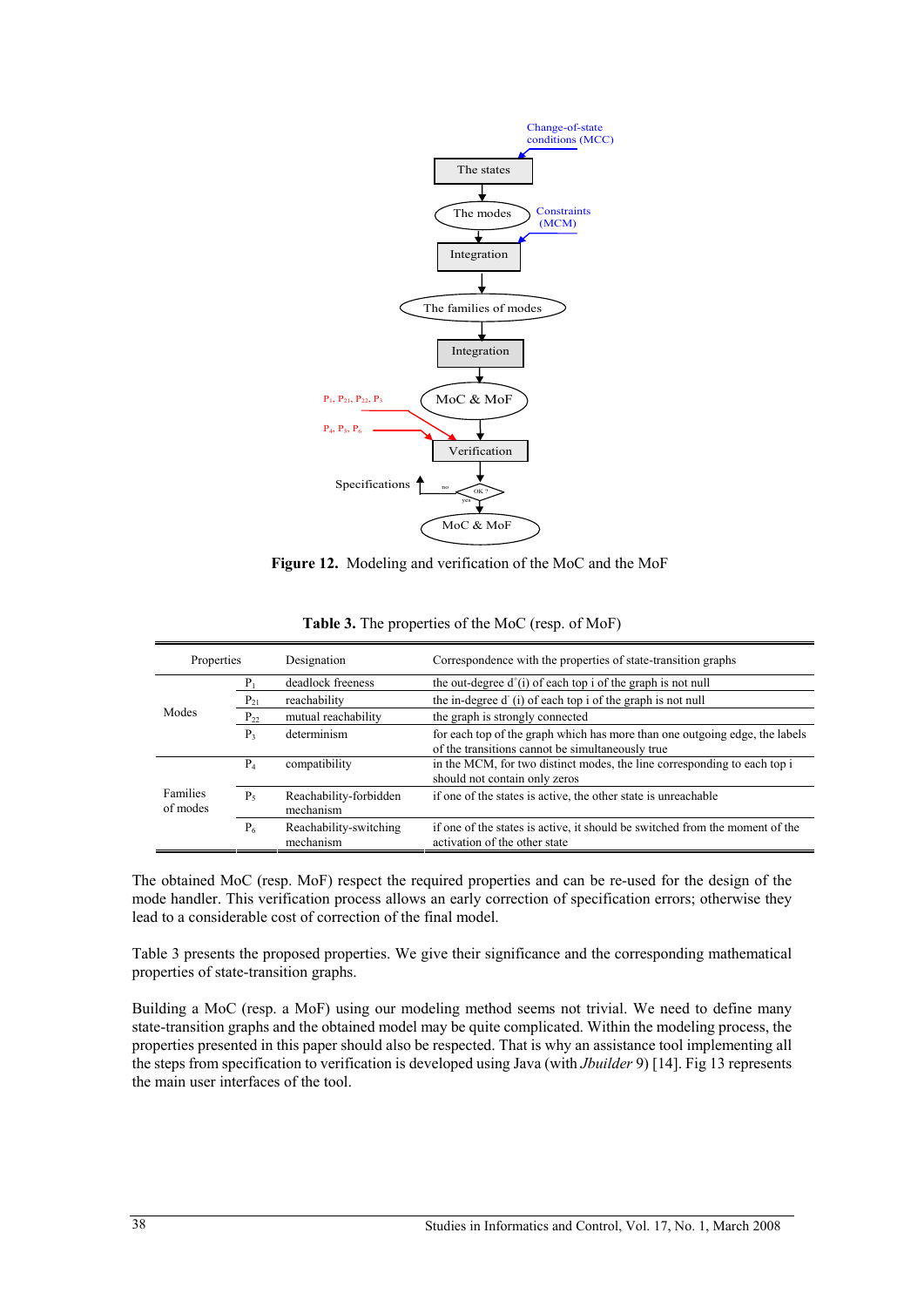| Ficher Spécification Vérfication Aide<br>Modèle de Composant                              |                                                                                             |
|-------------------------------------------------------------------------------------------|---------------------------------------------------------------------------------------------|
| Modèle de Fonction                                                                        |                                                                                             |
|                                                                                           |                                                                                             |
| Modèle de Composant                                                                       | ď<br>$\overline{\mathbf{x}}$                                                                |
|                                                                                           | Modile de composant : MdC_Robot<br>٠                                                        |
| MdC Robot<br><b>Désignation du MdC</b>                                                    | Listedes familles de mudes : [F_1]                                                          |
| 11<br>Valder<br><b>Afficher</b><br>Hombre de ram                                          | F., 1                                                                                       |
|                                                                                           | Listedes modes : [N 1, M 2, M 3, M 4]                                                       |
|                                                                                           | M 1                                                                                         |
| $\blacktriangleright$ Nombre de Modes 4<br>FdM <sub>1</sub><br>Valider                    | Liste des états du mode : [1.2]<br>Etat                                                     |
| Mode                                                                                      | Modèle de Composant<br>Su.<br>۰                                                             |
| MdC MdC Robet v<br>Famille F 1<br>Mode $M_4$ $\blacktriangledown$<br>$\blacktriangledown$ | Pre<br>Cij                                                                                  |
| Hombre d'états 3                                                                          | Eta                                                                                         |
| Valider                                                                                   | MdC MdC Robot<br>Famille F <sub>1</sub><br>$\overline{\phantom{a}}$<br>Mode M 1<br>÷<br>su. |
| $\vert$ <sub>2</sub><br>3<br>۰<br><b>Successeurs</b><br>٠<br>Etat                         | Pre<br>Cij                                                                                  |
| Valider                                                                                   | Mode<br>MdC_Robot/F_I/M_1<br>M.                                                             |
| Condition de Passage repare and nit PM                                                    | Liste des états ou mode : [1, 2]<br>шi<br><b>Non blocage</b>                                |
| Valider le Mode<br><b>Afficher le Mode</b>                                                | Etat: 1<br>Eta<br>su<br>Suec.: [2]                                                          |
|                                                                                           | <b>Pre</b><br>Pred.: [2]<br><b>Accessibilité</b>                                            |
| Matrixe d'Incidence<br>Afficher la MI                                                     | ļсij<br>Cij : [ans and nxt PM-ns and not PF-ns and                                          |
| Matrire des Conditions de Passage<br><b>Afficher la MCP</b>                               | not PP-ns-21<br>Eta<br>Accessibilité mulue<br>su                                            |
|                                                                                           | Pre<br>Etat:2<br>Déterminisme                                                               |
| Famille de Modes                                                                          | cij<br>Succ.: [1]                                                                           |
| Mode 2 $M 2$ $\blacktriangledown$<br>Mode 1 M 1 V<br><b>Etats ncompatibles</b>            | Pred.: [1]<br>M_<br>lы<br>Cii : [ai/mas.fns.pns~1]                                          |
| $\overline{2}$<br>۰<br>Etat<br><b>Bat</b>                                                 | <b>Famille de Modes</b><br>Eta                                                              |
|                                                                                           | lsul<br>Graphe: MdC_Robo#F_4/M_4<br>Pre                                                     |
| Solution adoptée<br>$\overline{\phantom{a}}$<br>Sélectonnez                               | II n'y a ayeun état bloquant<br>Compatibilité<br>Cii                                        |
|                                                                                           | Graphe: MdC_Robot/F_1/M_1<br><b>Interdiction</b>                                            |
| Matrice de Compatibilité des Modes<br><b>Afficher la MCM</b>                              |                                                                                             |

Figure 13. User interface of the design aided tool.

The application of this method to a MoC of a robot taken as an illustration example is presented in the following paragraph. The notation proposed in [8] is used for representing the states, the modes and the families of modes.

## **4. Illustration**

Consider a loading/unloading robot of a flexible manufacturing cell (Fig. 14) to illustrate our approach. The MoC of this example is represented in Fig. 15. It has two families of modes: the Production family and the Maintenance family; only the first family is represented. It includes four modes, the Shutdown mode (PS), the Working mode (PW), the Production mode (PP) and the Functioning mode (PF). Let us take the Functioning mode example that has three states: the meaningless state (PF-m), the normal state (PF-n) and the out of order state (PF-o).



**Figure 14.** Illustration example.



Figure 15. The production family modes of the MoC\_Robot.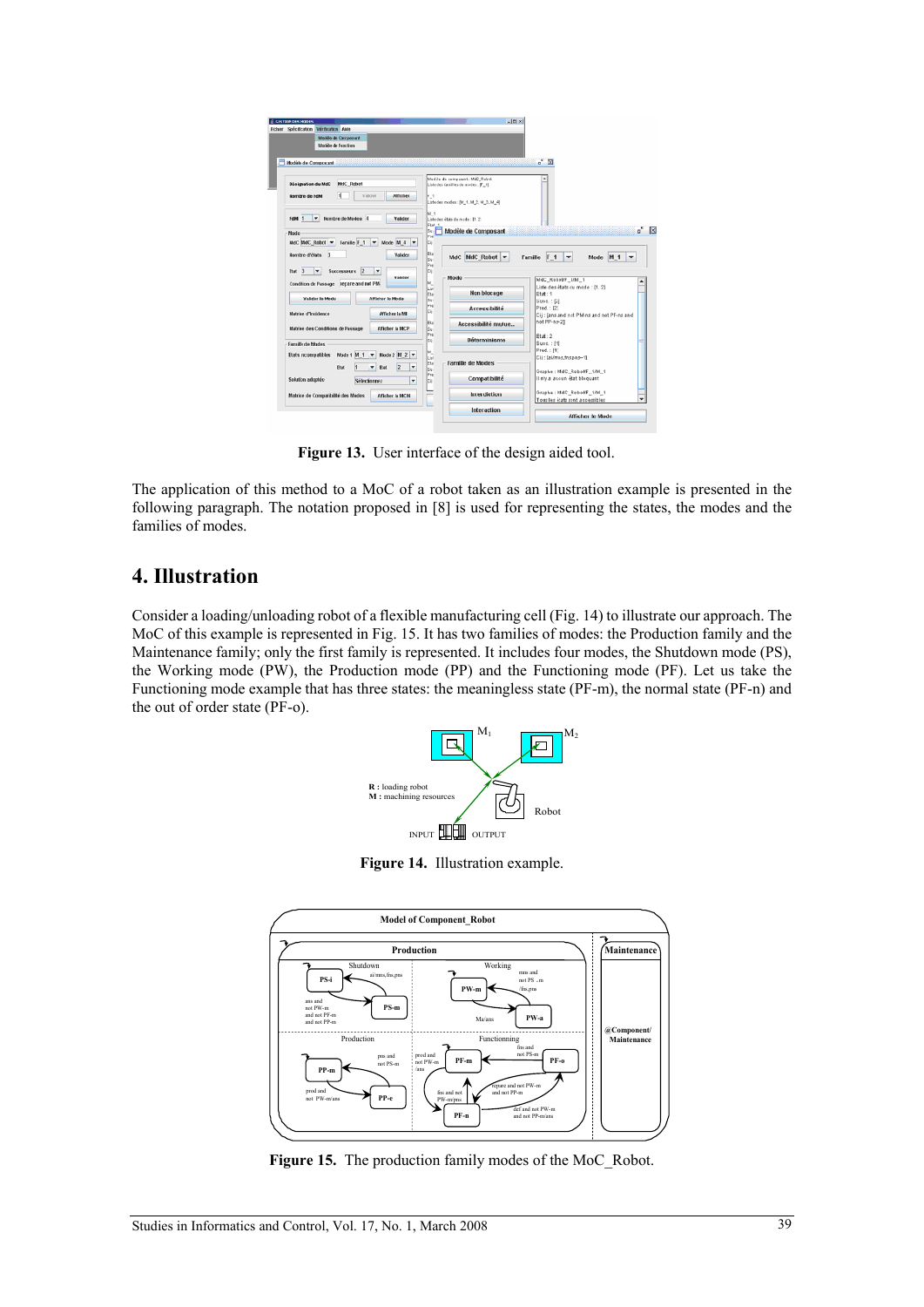Taken the modes separately, only the verifications made for PF mode are presented. The other modes of MoC are verified in the same manner. We present then the verifications related to the modes belonging to the same family.

- The incidence matrix associated with PF mode is given in the table below:

|        | States PF-m PF-n |   | $PF-O$ |
|--------|------------------|---|--------|
| PF-m   |                  |   |        |
| $PF-n$ |                  | 0 |        |
| $PF-0$ |                  |   |        |

**Table 4.** PF mode incidence matrix

**-** Let us calculate the out-degrees and the in-degrees of all the states:

For the out-degrees, we find:  $d^{+}(PF-m)=1$ ,  $d^{+}(PF-n)=2$ ,  $d^{+}(PF-o)=2$ .

For the in-degrees, we find:  $d^-(PF-m)= 2$ ,  $d^-(PF-n)=2$ ,  $d^-(PF-o)=1$ .

- The transitive closure matrix of the graph is obtained using the binomial theorem [2]:

We calculate  $[I+M]^{[2]}$  and  $[I+M]^{[4]}$  and we stop because  $[I+M]^{[4]} = [I+M]^{[2]} = \text{matrix with ones (1)}$ everywhere. We obtain:

$$
\hat{M} = I + M + M^{[2]} = [I + M]^{[2]} = \begin{pmatrix} 1 & 1 & 1 \\ 1 & 1 & 1 \\ 1 & 1 & 1 \end{pmatrix}
$$

**-** The incidence matrix of PF mode is completed with the change-of-state conditions, we obtain the following matrix:

| <b>States</b> | PF-m                    | $PF-n$                                    | $PF-0$                               |
|---------------|-------------------------|-------------------------------------------|--------------------------------------|
| $PF-m$        |                         | prod and not PW-m/ans                     |                                      |
| $PF-n$        | fns and not $PW-m \t 0$ |                                           | def and not PW-m<br>and not PP-m/ans |
| $PF-o$        | fns and not PS-m        | repare and not PW-m and not<br>$PP-m/ans$ |                                      |

**Table 5.** Change-of-state conditions of PF mode

- Table 8 represents the MCM of the MoC\_Robot, which we use to verify property 4. Properties 5 and 6 use the incidence matrices completed with change-of-state conditions.

For PF mode, *properties 1, 2.1* and *2.2* are proved according to the previous calculations: the out-degrees as well as the in-degrees are not null. Moreover, all the elements of the transitive closure matrix are equal to 1.

*Property 3* is proved because if there is more than one change-of-state condition in the line corresponding to any state, they are never simultaneously true. For example, the transitions that start from PF-o, have the change-of-state conditions '*fns and not PS-m*' and '*repare and not PW-m and not PP-ms*' that are not true at the same time because the events '*fns*' and '*repare*' are not correlated.

*Property 4* is proved because for two distinct modes, the line corresponding to each top does not contain only zeros.

According to MCM (Table 8) the MoC of the robot has 12 incompatible state pairs. The designer gives specification solutions (to forbid and/or to switch). Let us take an example; the incompatible states pair (PW-m, PP-e). To respect this incompatibility in the specifications, the designer chooses both forbidding (see the change-of-state condition between PP-m and PP-e: '*prod and not PW-m/ans*') and switching (see the change-of-state condition between PW-a and PW-m: '*mns and not PS-m/fns, pns*') mechanisms.

For PW mode, *property 5* is proved because if PW-m is active the condition '*prod and not PW-m/ans*' which allows PP-e activation in PP mode is invalid. PP-e is unreachable as long as PW-m is active because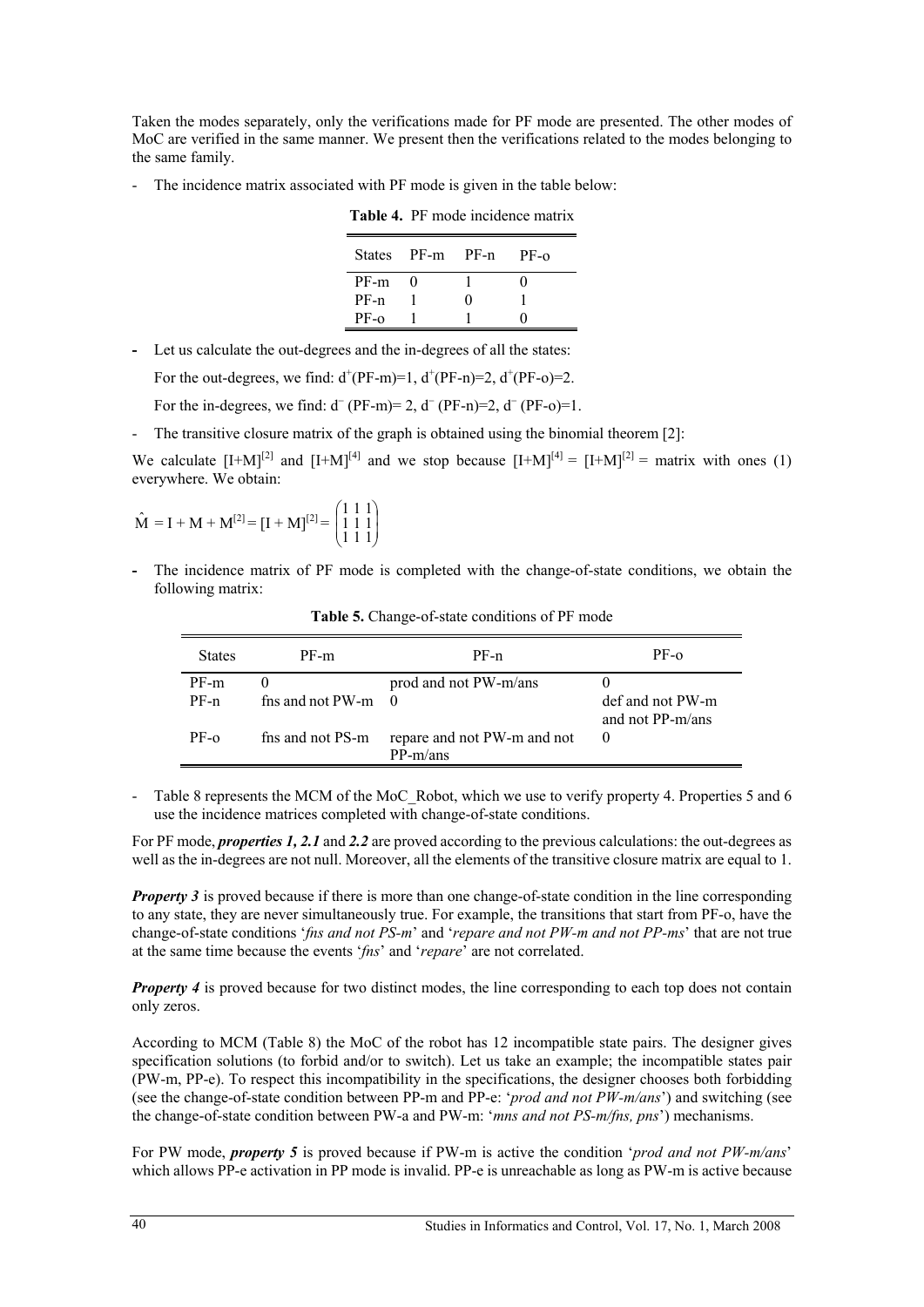it is conditioned by '*not PW-m*'.

| States | PP-m             | PP-e                  |
|--------|------------------|-----------------------|
| PP-m   |                  | prod and not PW-m/ans |
| $PP-e$ | pns and not PS-m |                       |

Table 6. Change-of-state conditions of PP mode

For PP mode, *property 6* is proved because if PP-e is active, the condition '*mns and not PS-m/fns,pns*' which allows PW-m activation in PW mode causes instantaneously PP-e switching to PP-m (Table 6). So, if the condition, which enables PW-m activation, is true, the one that switches PP-e (i.e. '*pns and not PS-m*') to PP-m is also true. PP-m is compatible with PW-m. PW-m and PP-e are called transient states.

**Table 7.** Change-of-state conditions of PW mode

| <b>States</b>          | PW-m                      | PW-a   |
|------------------------|---------------------------|--------|
| $PW-m \quad 0$<br>PW-a | mns and not PS-m/fns, pns | Ma/ans |

Thus, all the properties are proved for the production modes family of the MoC\_Robot. Note that if one of the properties is not proved it is necessary to reconsider the specification stage as needed.

# **5. Conclusion**

For safety requirements of APS *mode handling*, the models must be provided with adequate verification methods and tools. In this paper, we extend the modeling approach proposed in [8] by introducing adequate verification methods. We proposed some properties for the specification of the MoC and the MoF as well as the corresponding verification methods so that the design process will be carried out correctly. The properties are independent of the context and should be respected whatever the modeled system is. The approach is based on graph theory. We illustrated it through an example of a loading/unloading robot. A computer aided tool was developed to help the designer for the specification and the verification of the models dedicated to *mode handling*.

This study will be continued to verify other properties within the design process. The verification approach can be extended to deal with the model representing the behavior of the APS.

| Modes |               | S    |              |                | W        |          | F        |          |              | P        |  |
|-------|---------------|------|--------------|----------------|----------|----------|----------|----------|--------------|----------|--|
|       | <b>States</b> | PS-m | $PS-i$       | PW-m           | PW-a     | PF-m     | PF-n     | PF-0     | PP-m         | PP-e     |  |
| S     | PS-m          |      | $\mathbf{0}$ | $\overline{0}$ |          | $\Omega$ |          |          | $\mathbf{0}$ |          |  |
|       | $PS-i$        |      |              |                |          |          | $\theta$ | $\theta$ |              | 0        |  |
| W     | PW-m          |      |              |                | $\theta$ |          | $\theta$ | $\Omega$ |              | 0        |  |
|       | PW-a          |      |              |                |          |          |          |          |              |          |  |
|       | PF-m          |      |              |                |          |          | $\theta$ | $\theta$ |              | 0        |  |
|       | $PF-n$        |      |              |                |          |          |          | 0        | $\theta$     |          |  |
|       | PF-0          |      |              |                |          |          |          |          | $\mathbf{0}$ |          |  |
| F     |               |      |              |                |          |          |          |          |              |          |  |
|       | PP-m          |      |              |                |          |          |          |          |              | $\Omega$ |  |
| P     | $PP-e$        |      |              |                |          |          |          |          |              |          |  |

**Table 8.** MCM of the Production Family of MoC\_Robot